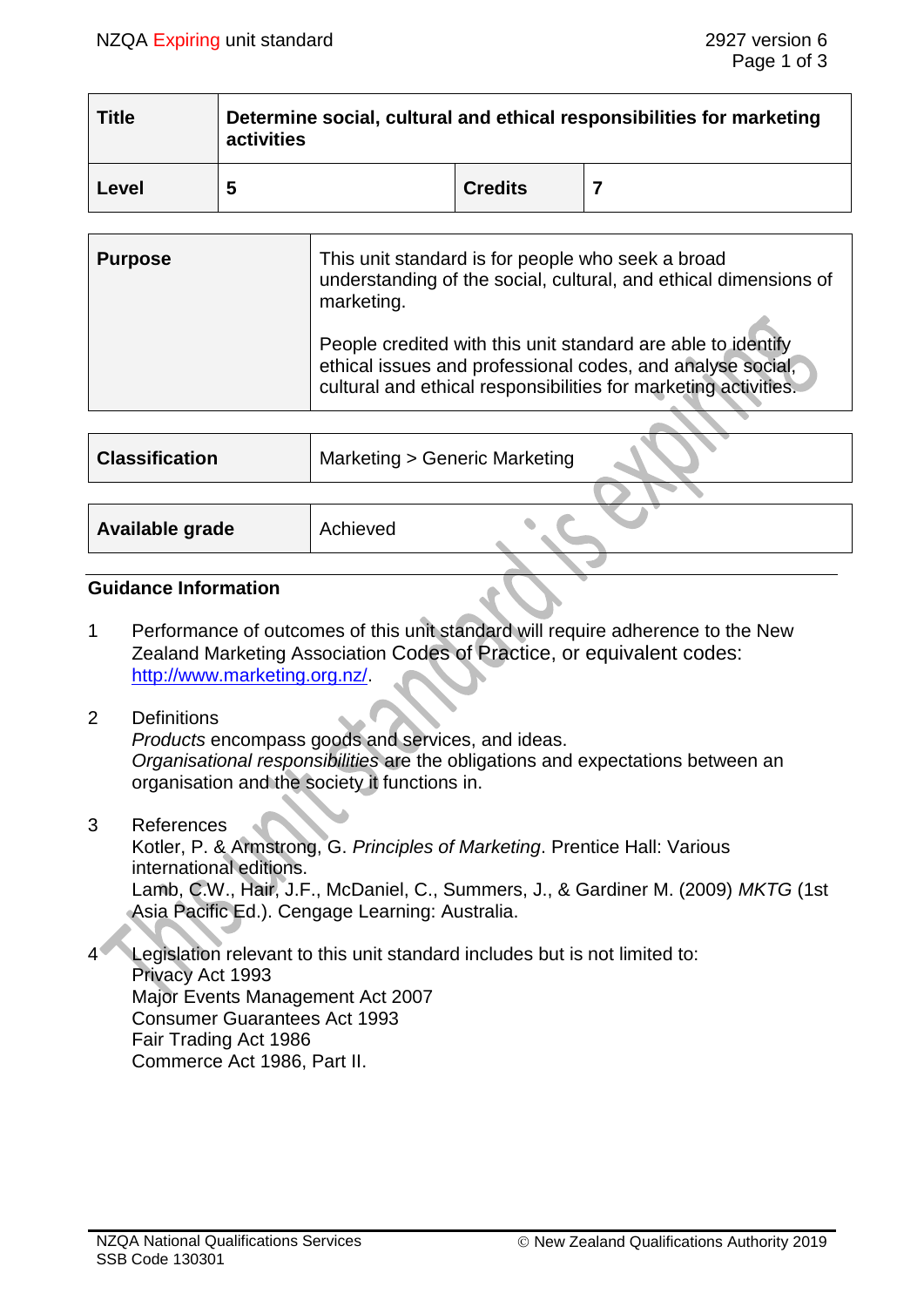# **Outcomes and performance criteria**

# **Outcome 1**

Identify ethical issues and professional codes for marketing activities.

## **Performance criteria**

- 1.1 Social and ethical implications and obligations for marketing activities are identified in terms of current national and local government legislation and regulations.
- 1.2 Codes of practice and other professional guidelines are identified in relation to organisational responsibilities for social and ethical marketing activities.
	- Range source range may include but is not limited to  $-$  professional codes of practice, industry, business, non-governmental organisations (NGOs).

## **Outcome 2**

Analyse social, cultural and ethical responsibilities for marketing activities.

Range products, consumer protection, resource use.

# **Performance criteria**

- 2.1 Social, cultural, and ethical concepts are discussed for their impact on marketing activities.
	- Range social, cultural, and ethical concepts include but are not limited to – six from – environmentalism, consumerism, social responsibility, privacy, cultural pollution, promotion of materialism, high pricing, deceptive practices, marketing ethics.
- 2.2 Social responsibilities, cultural sensitivities and ethical principles defined in overall business or organisational strategies are applied to marketing activities.
- 2.3 Social and ethical responsibilities are determined for their impact on product development.
	- Range may include but is not limited to quality, price, durability, safety, fitness for purpose, social acceptability, resource and community impact, sustainability, prosumerism (crowd-sourcing), co-creation, out-sourcing, labour conditions.
- 2.4 Social and ethical responsibilities for the promotion of products are determined in terms of accuracy, and fairness of information is communicated in relation to features, performance and standards.